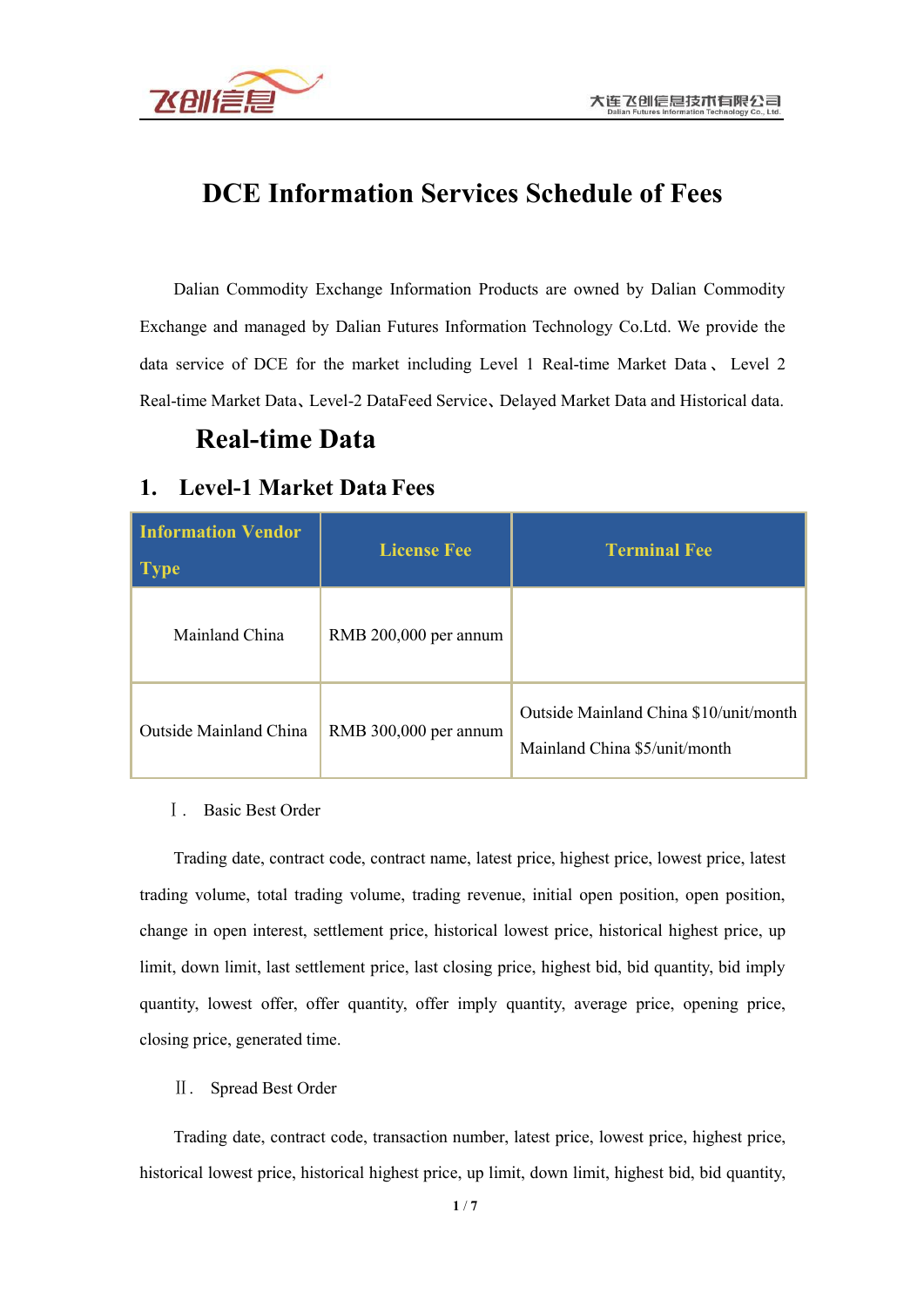

lowest offer, offer quantity, generated time.

## **2. Level-2 Market Data Fees**

| <b>Information Vendor Type</b> | <b>License Fee</b>    | <b>Terminal Fee</b>                                |
|--------------------------------|-----------------------|----------------------------------------------------|
| Mainland China                 | RMB 350,000 per annum | RMB30/month/unit<br>(At least 300 units per month) |
| Outside Mainland China         | RMB 400,000 per annum | $$20/m$ onth/unit                                  |

#### Ⅰ. Basic Best Order

Trading date, contract code, contract name, latest price, highest price, lowest price, latest trading volume, total trading volume, trading revenue, initial open position, open position, change in open interest, settlement price, historical lowest price, historical highest price, up limit, down limit, last settlement price, last closing price, highest bid, bid quantity, bid imply quantity, lowest offer, offer quantity, offer imply quantity, average price, opening price, closing price, generated time.

#### Ⅱ. Spread Best Order

Trading date, contract code, transaction number, latest price, lowest price, highest price, historical lowest price, historical highest price, up limit, down limit, highest bid, bid quantity, lowest offer, offer quantity, generated time.

Ⅲ. Five Level Depth Order

Price (offer order one to five), bid/offer quantity, imply quantity, bid or offer symbol, generated time.

Ⅳ. First Ten Order At The Best Bid And Offer (Only For Basic Contract)

Best bid price, first ten order quantity at the best bid, best offer price, first ten order quantity at the best offer, generated time.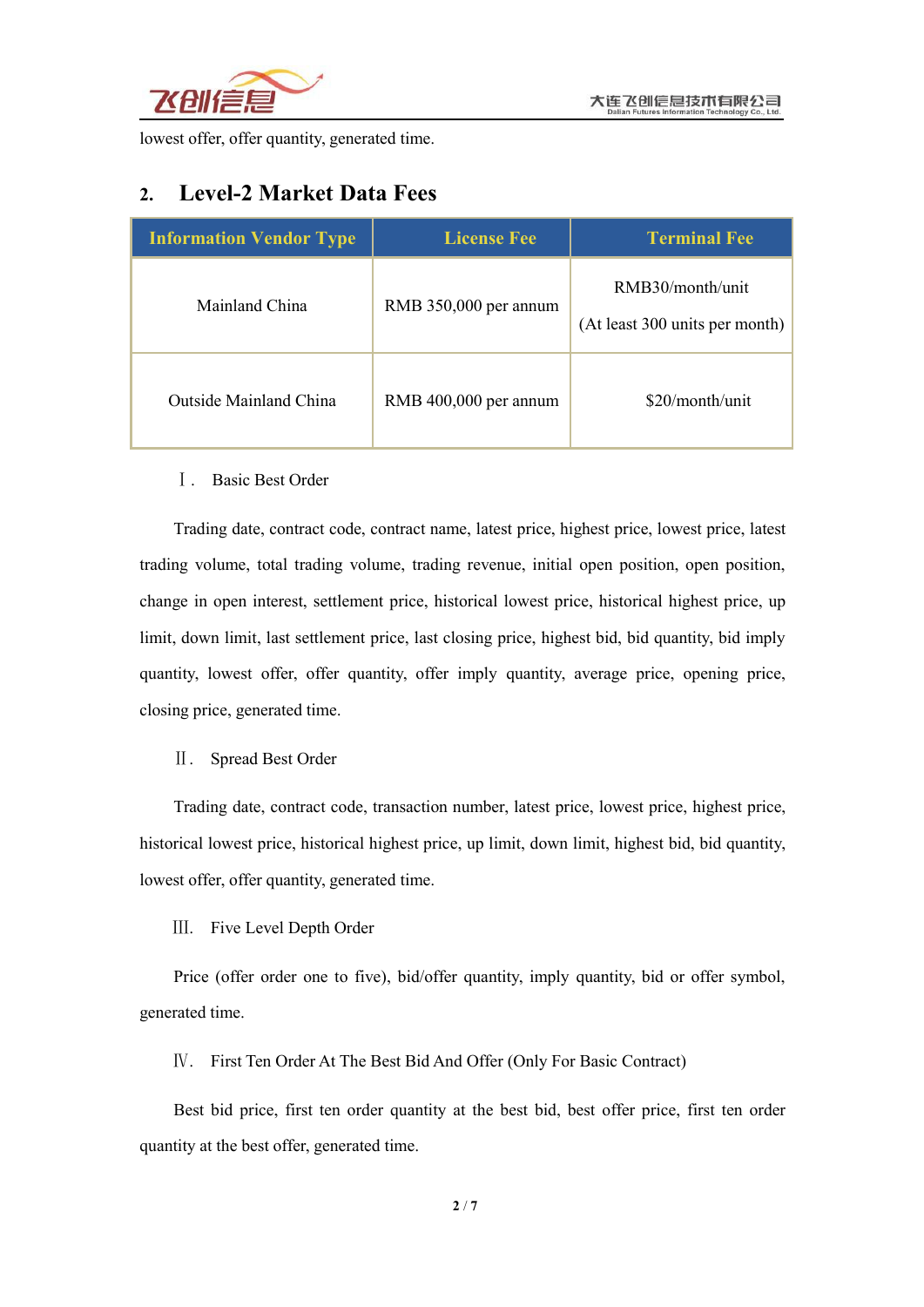#### Ⅴ. Statistical Data

Contract code, total bid order quantity, weighted average bid price, weighted average offer price.

Ⅵ. Matched Volume By Price Spread

Most matched volume price spread 1 to 5 , volume of buy to open, volume of buy to offset, volume of sell to open, volume of sell to offset.

Ⅶ. Real-time Settlement Price

- 1. Contract code
- 2. Real time settlement price

## **3. Delayed Market Data Fees**

| <b>Information Vendor Type</b> | <b>License Fee</b>   | <b>Terminal Fee</b> |
|--------------------------------|----------------------|---------------------|
| Mainland China                 | RMB 50,000 per annum |                     |
| <b>Outside Mainland China</b>  | RMB 70,000 per annum |                     |

Comments:

- Ⅰ. Trading information for all contracts listed on DCE
- Ⅱ. Basic best order

Trading date, contract code, contract name, latest price, highest price, lowest price, latest trading volume, total trading volume, trading revenue, initial open position, open position, change in open interest, settlement price, historical lowest price, historical highest price, up limit, down limit, last settlement price, last closing price, highest bid, bid quantity, bid imply quantity, lowest offer, offer quantity, offer imply quantity, average price, opening price, closing price, generated time.

Ⅲ. Update frequency: 10 minutes delay.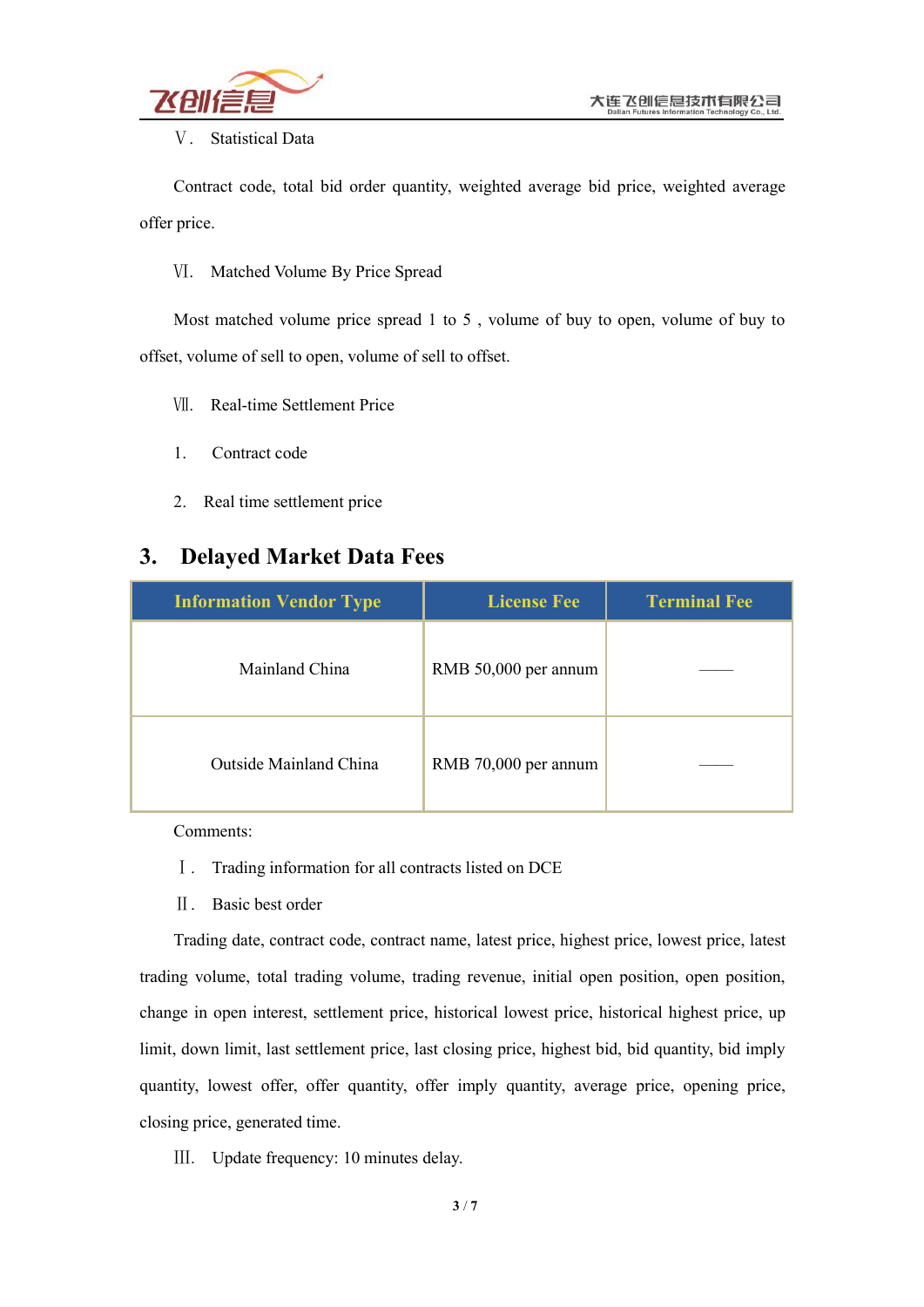

- IV. Scope of application: display on the internet terminal unit or website.
- Ⅵ. Payment term is subject to annually billing for delayed data licenses.

# **DCE Level-2 DataFeed Service**

## **4. DataFeed Service Fees**

| licensed content    | <b>Co-location Center</b>   | <b>Information Vendor</b><br><b>Redistribution</b> |
|---------------------|-----------------------------|----------------------------------------------------|
| Receive DCE Level-2 | RMB240,000 per annum(Second | RMB 250,000 per annum                              |
| data                | Set: RMB 192,000 per annum) |                                                    |

Comments:

Ⅰ. The fees for DataFeed product are RMB240,000 per annum (DFITC

Co-location) which include line access fees, development and maintenance fees. DataFeed service only allowed one server to get connected, which can only be used by one user. For one additional user, there will be one more server and related data fees. Fee of Second Set will get 80% off the price RMB 192,000 per annum.

Ⅱ. The fees for Datafeed product from information vendor redistribution are RMB 250,000 per annum.

Ⅲ. After the launch of DCE Level-2 DataFeed Service, the target customer is investing institutions or individual investor.

IV. Each customer (investing institutions or individual investor) has only one chance to use trial DataFeed product and the trial period is 10 trading days.

# **Historical Data**

### **5. Historical Data Fees**

| <b>Product Type</b> | <b>Content</b> | self use | resell |  |
|---------------------|----------------|----------|--------|--|
|---------------------|----------------|----------|--------|--|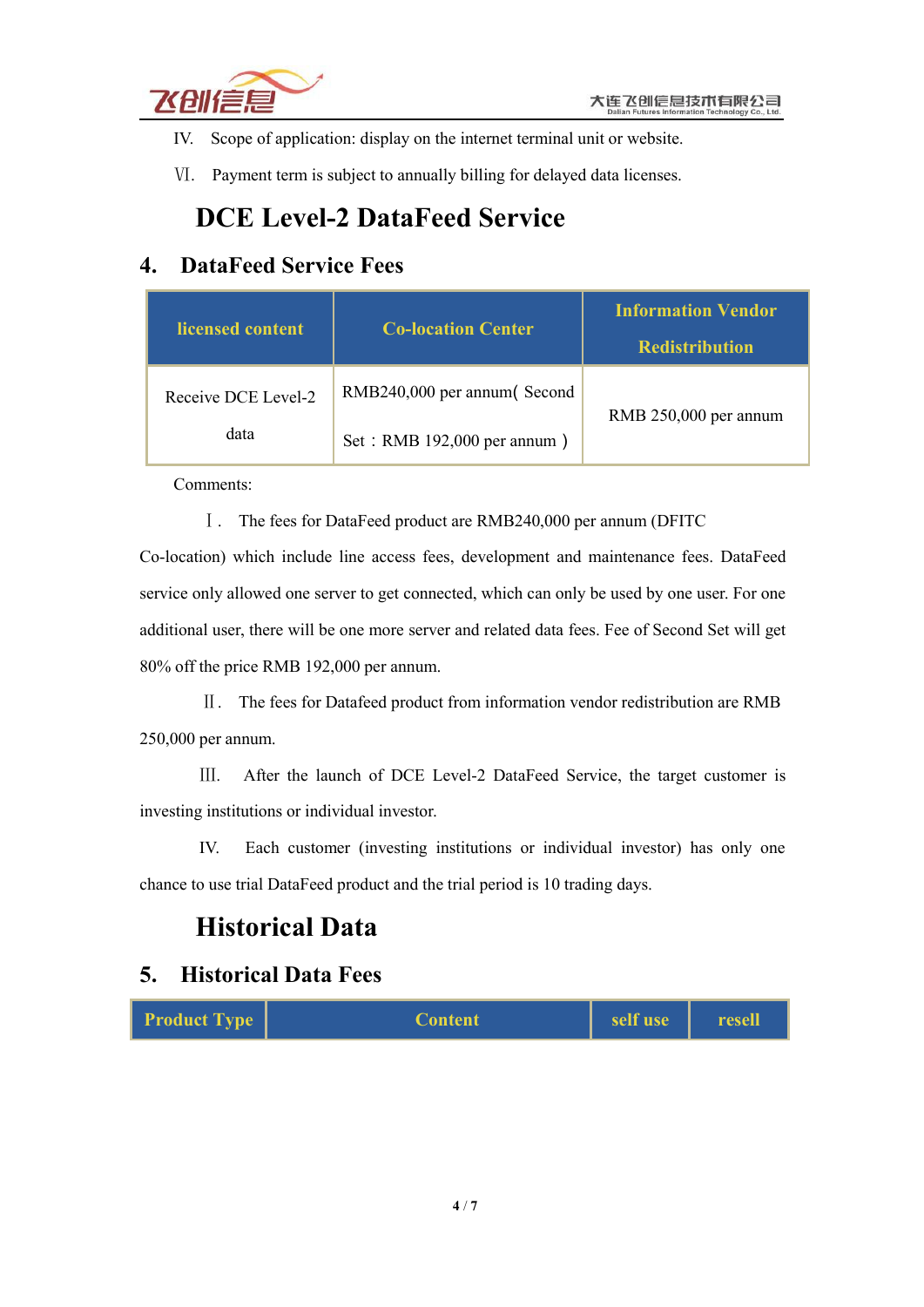RMB2400 RMB2400

per month

per month



| 1. Basic Best Order |
|---------------------|
|---------------------|

level-2 closing price, generated time. Trading date, contract code, contract name, latest price, highest price, lowest price, latest trading volume, total trading volume, trading revenue, initial open position, open position, change in open interest, settlement price, historical lowest price, historical highest price, up limit, down limit, last settlement price, last closing price, highest bid, bid quantity, bid imply quantity, lowest offer, offer quantity, offer imply quantity, average price, opening price,

(Snapshot Four times per

Frequency: Trading date, contract code, transaction second) price, historical lowest price, historical number, latest price, lowest price, highest highest price, up limit, down limit, highest bid, bid quantity, lowest offer, offer quantity, generated time.

2. Spread Best Order

3. Five Level Depth Order

Price (offer order one to five), bid/offer quantity, imply quantity, bid or offer symbol, generated time.

4. First Ten Order At The Best Bid And Offer (Only For Basic Contract)

Best bid price, first ten order quantity at the best bid, best offer price, first ten order quantity at the bestoffer, generated time.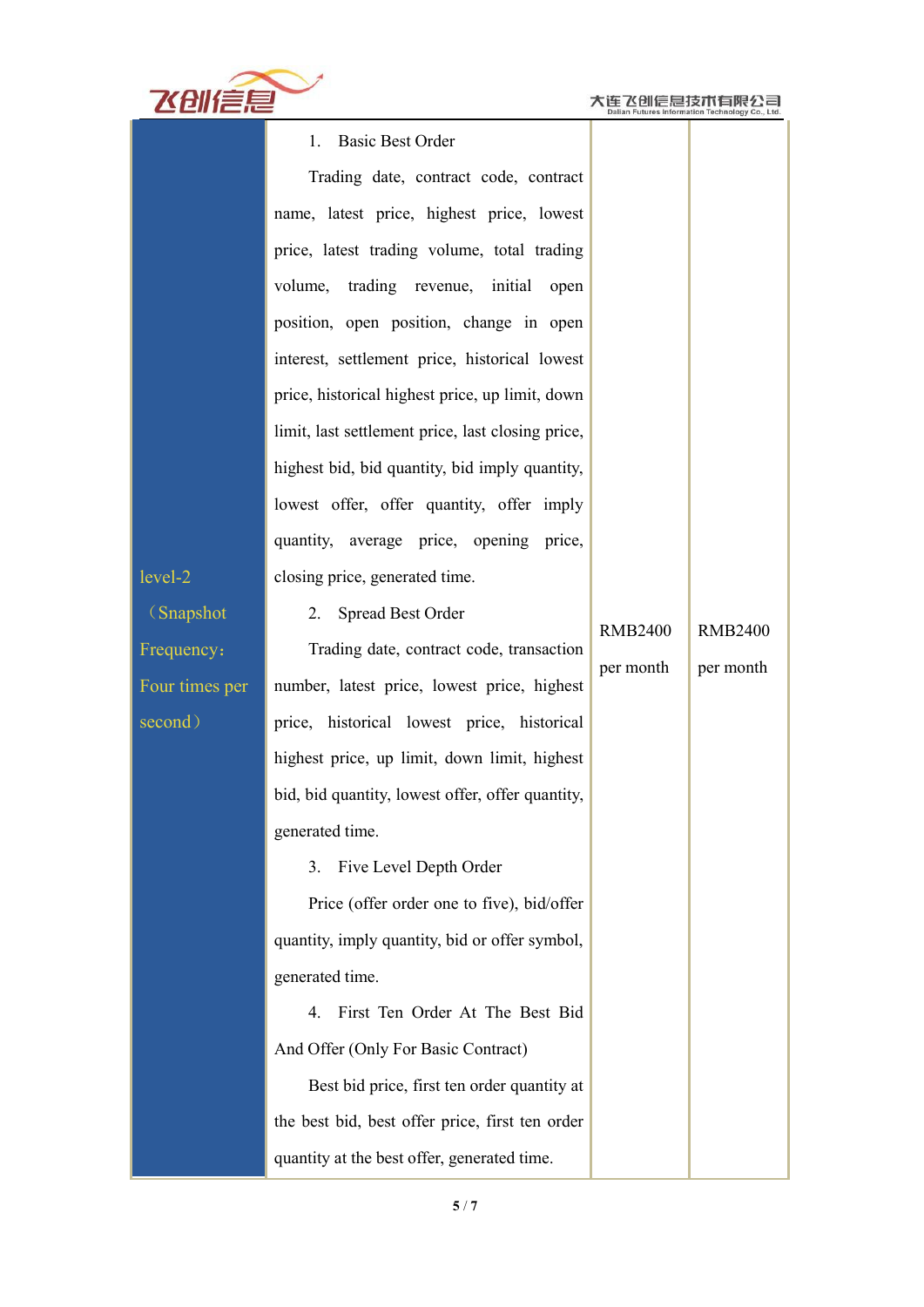

|                                                                     | Dalian Futures information rechnology Co., Ltd. |
|---------------------------------------------------------------------|-------------------------------------------------|
| <b>Statistical Data</b><br>5.                                       |                                                 |
| Contract code, total bid order quantity,                            |                                                 |
| weighted average bid price, weighted                                |                                                 |
| average offer price.                                                |                                                 |
| Matched Volume By Price Spread<br>6.                                |                                                 |
| Most matched volume price spread 1 to                               |                                                 |
| 5, volume of buy to open, volume of buy to                          |                                                 |
| offset, volume of sell to open, volume of sell                      |                                                 |
| to offset.                                                          |                                                 |
| Real-time Settlement Price<br>$7_{\scriptscriptstyle{\ddot{\sim}}}$ |                                                 |
| (1). Contract code                                                  |                                                 |
| (2). Real time settlement price                                     |                                                 |
|                                                                     |                                                 |
|                                                                     |                                                 |
|                                                                     |                                                 |

Comments:

Ⅰ. Trading information for all contracts listed on DCE

Ⅱ. Payment term is subject to monthly billing for the above products. Insufficient one month a monthly.

Ⅲ. Update frequency: only provide the latest history data monthly, and update them uniformly on the 15th of month.

IV. The resale method is only applicable to the licensed real-time market data information vendors.

## **6. Contact Us:**

Zhang Yicheng Tel:  $+86-411-84806213$  E-Mail: [zhangyicheng@dce.com.cn](mailto:zhangyicheng@dce.com.cn) Phone Number 400-060-3968

### **7. Comment**

Through our company to purchase the data service of DCE, need to follow the *Dalian*